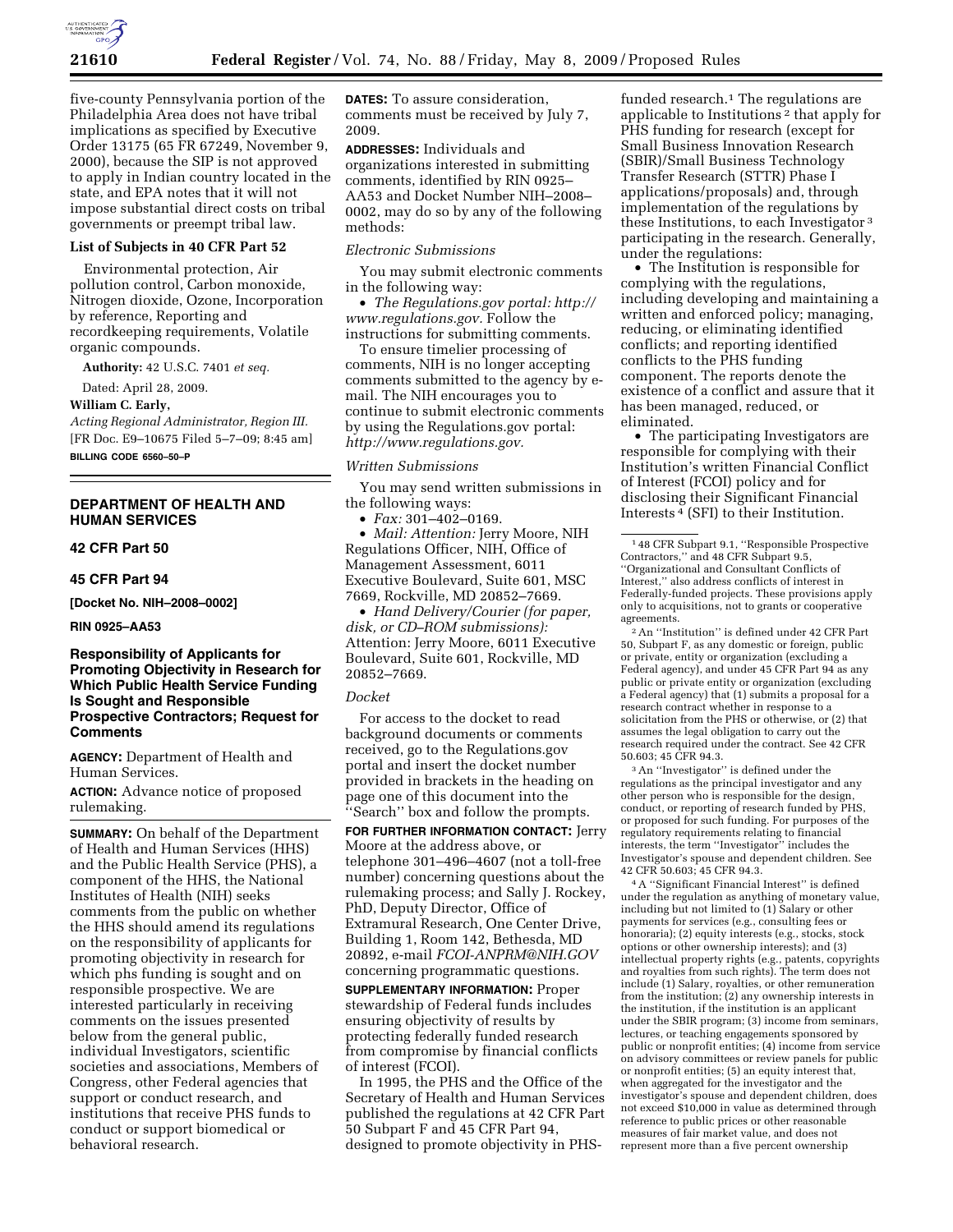• The PHS funding components are responsible for overseeing Institutional compliance with the regulations.

Ensuring objectivity in research requires a commitment from Institutions and their Investigators to complete disclosure, appropriate review, and robust management of identified conflicts consistent with the level of risk presented. The existing regulations were designed to provide standards to ensure that the design, conduct, or and reporting of PHS-funded research is not biased by any FCOI.

In the intervening years since the publication of these regulations, the pace of translation of new discoveries from the research bench into effective treatment of patients has significantly accelerated. As a result, the biomedical research enterprise in the United States is extensive and growing in size and complexity. Researchers frequently work in multidisciplinary teams to develop new strategies and approaches for translating basic research into clinical application. In addition, these newer translational strategies often involve complex collaborations between investigators and the private sector. Together, these factors may generate an increased potential of investigators to hold financial interests in multiple sources which, if not reported and appropriately managed, reduced, or eliminated, could introduce bias into the conduct of their research. Recognition of the growing complexity of biomedical research, the increased interaction between Government and the private sector in meeting common public health goals, and recent public scrutiny have raised the question of whether a more rigorous approach to Investigator disclosure, management of conflicts, and Federal oversight is required.

Ensuring the objectivity of research results requires a commitment to uphold the following principles:

1. Research must be conducted with transparency and the highest scientific and ethical standards in a manner that promotes and respects the rights, safety, and welfare of all human research participants.

2. Appropriate interactions and relationships between government, academia, and industry, which do not compromise objectivity in research, frequently have beneficial outcomes and should be encouraged.

3. The integrity of the scientific record is critical to the conduct of science.

4. Risk management is essential in evaluating and managing conflict of interest; risk management should be commensurate with the level of risk of the research.

5. Complete and timely disclosure of financial interests and effective management of conflicts of interest are essential to ensuring objectivity in research.

For the reasons cited above, we are considering whether to revise the current regulations to provide Institutions with a more comprehensive set of guidelines based on these five principles. The complex and controversial issues surrounding FCOI warrant a carefully considered, open dialogue with all affected parties. Consequently, we invite public comments on all aspects of potential regulation in this area, and particularly on the following issues:

# **I. Expanding the Scope of the Regulation & Disclosure of Interests**

The regulations are applicable to Institutions that apply for PHS funding for research and, through implementation of the regulations by each Institution, to each Investigator participating in such research. However, the regulations do not apply to Phase I SBIR/STTR applications (42 CFR 50.602, 45 CFR 94.2).

The regulations require that Investigators disclose to the Institution only those Significant Financial Interests (SFI) (1) that would reasonably appear to be affected by the research for which funding is sought from the PHS; and (2) in entities whose financial interests would reasonably appear to be affected by the research (42CFR 50.604(c)(1); 45 CFR 94.4(c)(1)).

a. Should the regulations be expanded so that they also apply to Phase I SBIR/ STTR research applications/proposals for PHS funding?

b. In May 2004, HHS issued a guidance document entitled, ''Financial Relationships and Interests in Research Involving Human Subjects: Guidance for Human Subject Protection'' that raises points to consider in determining whether specific financial interests, including Institutional financial interests, in research affect the rights and welfare of human subjects and if so, what actions could be considered to protect those subjects. In February 2008, the Association of American Medical Colleges (AAMC) and the Association of American Universities (AAU) Advisory Committee on Financial Conflicts of Interest in Human Subjects Research issued a report, ''Protecting Patients,

Preserving Integrity, Advancing Health: Accelerating the Implementation of COI Policies in Human Subjects Research,'' which offered a number of recommendations designed to enhance Institutional conflict of interest policies. One recommendation was that investigators conducting human subjects research should be required to report all of their outside financial interests directly or indirectly related to their professional responsibilities to their Institution, regardless of dollar amount and regardless of whether or not the investigator believes that the reported financial interests might reasonably appear to be affected by his or her current or anticipated research. In light of the above, should Investigators be required to disclose to their Institutions all Significant Financial Interests that are related to their Institutional responsibilities? Would this expanded disclosure allow the Institution to better determine which of these Significant Financial Interests constitute a FCOI?

## **II. Definition of ''Significant Financial Interest''**

A ''Significant Financial Interest'' is defined by the current regulations as anything of monetary value, including but not limited to:

• Salary or other payments for services (e.g., consulting fees or honoraria);

- Equity interests (e.g., stocks, stock options or other ownership interests);
- Intellectual property rights (e.g., patents, copyrights and royalties from such rights).
- The term does not include the following types of financial interests:
- Salary, royalties, or other remuneration from the Institution;

• Any ownership interests in the Institution, if the Institution is an applicant under the SBIR/STTR program;

• Income from seminars, lectures, or teaching engagements sponsored by public or nonprofit entities;

• Income from service on advisory committees or review panels for public or nonprofit entities;

• An equity interest that, when aggregated for the Investigator and the Investigator's spouse and dependent children, does not exceed \$10,000 in value as determined through reference to public prices or other reasonable measures of fair market value, and does not represent more than a five percent ownership interest in any single entity;

• Salary, royalties or other payments that when aggregated for the Investigator and the Investigator's spouse and dependent children over the next twelve

interest in any single entity; and (6) salary, royalties, or other payments that when aggregated for the investigator and the investigator's spouse and dependent children over the next twelve months are not expected to exceed \$10,000. 42 CFR 50.603; 45 CFR 94.3.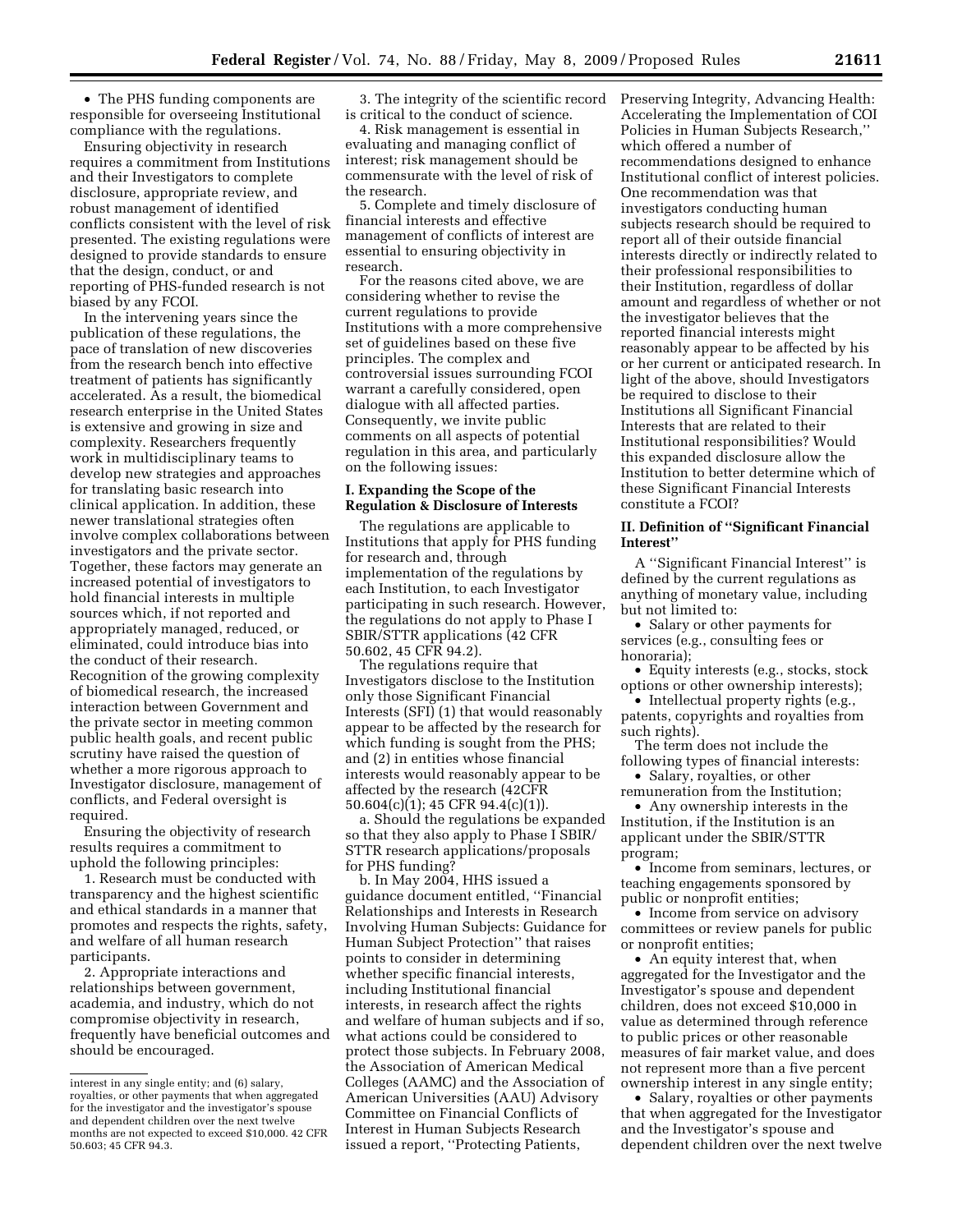months, are not expected to exceed \$10,000. (42 CFR 50.603; 45 CFR 94.3). a. Should the current exemptions be maintained?

• If so, are the current de minimis thresholds (\$10,000 and 5 percent ownership interest in any single entity) reasonable? If not, how should the de minimis thresholds be changed? Should these thresholds be the same for all types of research?

• If not, which exemptions should be reconsidered, and why?

b. Should certain Significant Financial Interests (i.e., Significant Financial Interests received from specific sources or related to certain types of research) automatically be considered a FCOI under the regulations? If so, what types of Significant Financial Interests?

## **III. Identification and Management of Conflicts by Institutions**

The regulations require that an official(s) designated by the Institution review all financial disclosures; determine whether a financial conflict of interest exists; and, if so, determine what actions the Institution should take to manage, reduce, or eliminate the conflict of interest (42 CFR. 50.605; 45 CFR 94.5). The regulations provide that a conflict of interest exists when the designated official(s) reasonably determines that a Significant Financial Interest could directly and significantly affect the design, conduct, or reporting of the research funded by the PHS (42 CFR 50.605; 45 CFR 94.5). The regulations currently do not define the term ''designated Institutional official(s)'', or mandate specific actions that Institutions must take to manage, reduce or eliminate particular types of FCOIs.

a. Should large Institutions (defined as greater than 50 employees) be required to establish an independent committee to review financial disclosures, and require that committee to report to an organizational level within the Institution that is not conflicted by the short-term financial interests of the Investigator or Institution? Would a 50 employee threshold reasonably balance the risk of a more relaxed requirement for smaller Institutions against the burden imposed by requiring an independent panel for these evaluations?

b. For certain types of research, should the Institution be required to develop a conflict management plan when the Institution decides to manage or reduce, rather than eliminate, the conflict? If so, for which types of research? Should there be prescribed standards for the conflict management

plans? Should the Institution be required to submit this plan to the PHS funding component when it reports the existence of a conflict to the component?

c. Should Investigators who are involved in participant selection, the informed consent process, and clinical management of a trial, be prohibited from having a Significant Financial Interest in any company whose interests could be affected by their research or clinical trial? If so, what special circumstances would justify waiving this condition, if any?

d. Should the regulations prescribe specific approaches for the management, reduction, or elimination of particular types of FCOI? If so, for which types of FCOI? Which approaches?

e. Should specific requirements related to the identification, management, and reporting of FCOI be established for subrecipients (i.e., subgrantees, contractors, subcontractors, collaborators)?

f. Should amounts received by Investigators from certain kinds of organizations be limited to certain maximum thresholds if an Investigator is supported with PHS research funds? If so, which kinds of organizations? At what thresholds?

#### **IV. Assuring Institutional Compliance**

Under the current regulations, the PHS funding component may at any time inquire into the Institutional procedures and actions regarding conflicting financial interests in PHSfunded research, including a requirement for submission, or review on site, of all records pertinent to compliance with the regulation (42 CFR 50.606; 45 CFR 94.6). On the basis of its review of records and/or other information that may be available, the PHS funding component may decide that a particular conflict of interest will bias the objectivity of the research it funds to such an extent that further corrective action is needed or that the Institution has not managed, reduced, or eliminated the conflict of interest in accordance with the regulation(s) (42 CFR 50.606; 45 CFR 94.6). The PHS funding component may determine that suspension of funding/the issuance of a Stop Work order is necessary until the matter is resolved(42 CFR 50.606; 45 CFR 94.6).

a. Should the regulations enhance existing enforcement options in the event of noncompliance?

b. Should Investigators be required under the regulations to complete routine FCOI training?

c. Should independent confirmation of an Institution's compliance with the regulation be required? If so, what should this confirmation look like (e.g., accreditation by an outside body, an independent audit)?

# **V. Requiring Institutions to Provide Additional Information to the PHS**

Under the current regulations, prior to spending any funds under an award, the Institution must report to the PHS funding component the existence of any conflicting financial interest found by the Institution and assure that the interest has been managed, reduced, or eliminated in accordance with the regulation(s) (42 CFR 50.604(g)(2), 45 CFR 94.4(g)(2)). The regulations do not require the Institution to report to PHS officials the nature of the interest or other details (42 CFR 50.604(g)(2), 45 CFR 94.4(g)(2)).

a. Should Institutions be required to submit to the PHS funding component additional information on any identified conflict? If they should not be required to submit additional information for all identified conflicts, should they be required to submit additional information for identified conflicts involving certain types of research? If so, for which types of research? What kind of information would provide valuable data to the PHS funding component in evaluating these reports and the potential risk of bias in conduct of research?

### **VI. Institutional Conflict of Interest**

Institutional conflict of interest is currently not addressed by the regulations, although there has been movement in the research community toward incorporating Institutional standards in conflict of interest policies (see, for example, the February 2008 AAMC/AAU report, ''*Protecting Patients, Preserving Integrity, Advancing Health: Accelerating the Implementation of COI Policies in Human Subjects Research''*), and some Institutions have adopted such standards. This is an area of increasing concern. If the regulation were to be amended to address Institutional conflict of interest, how should it address the following issues?

a. How would Institutional conflict of interest be defined?

b. What would an Institutional conflict of Interest policy address in order to assure the PHS of objectivity in research?